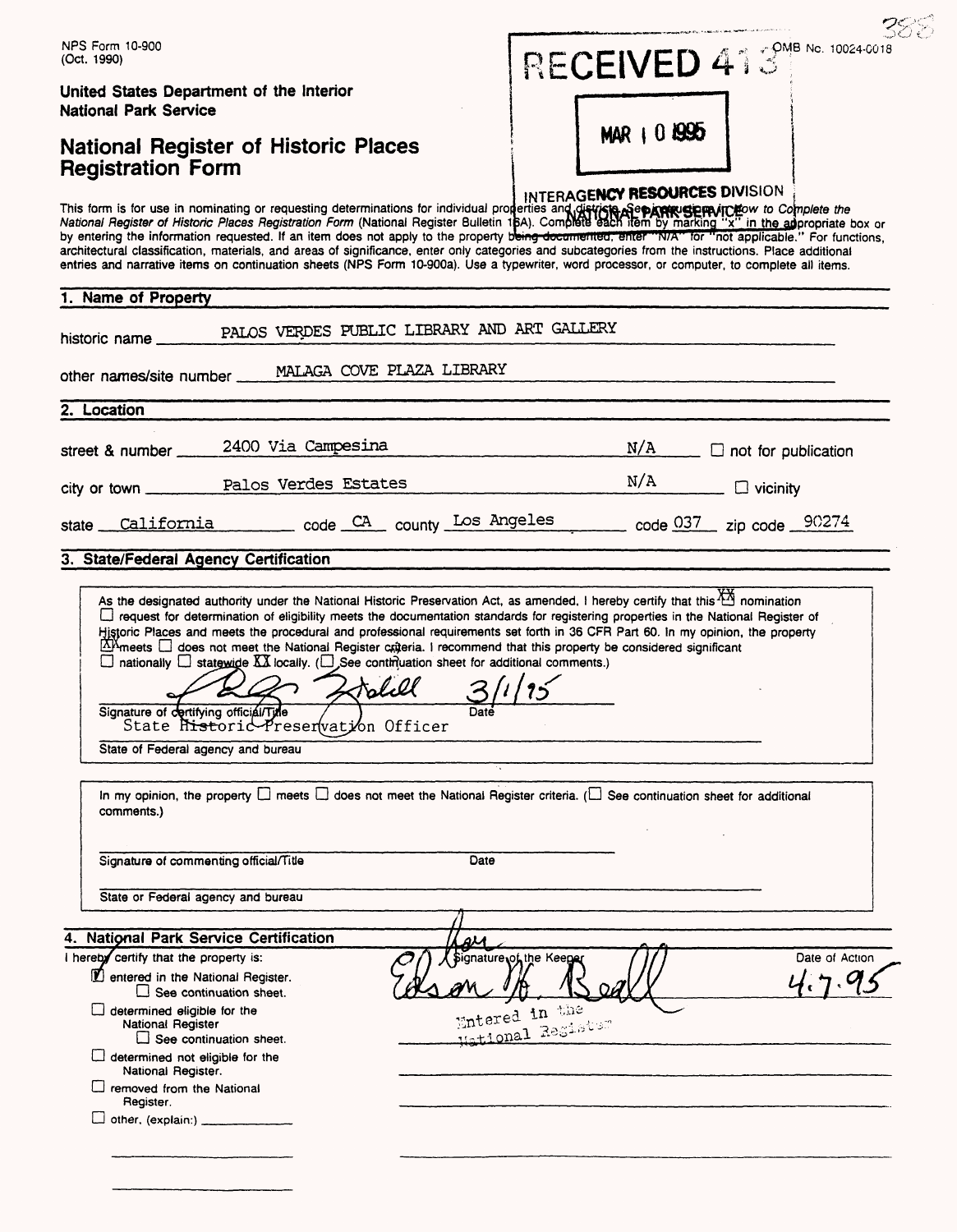Palos Verdes Public Library & Art Gallery Name of Properly

### **8. Statement of Significance**

#### **Applicable National Register Criteria**

(Mark "x" in one or more boxes for the criteria qualifying the property for National Register listing.)

- $\mathbb{X}$  A Property is associated with events that have made a significant contribution to the broad patterns of our history.
- $\Box$  B Property is associated with the lives of persons significant in our past.
- $\mathbb{\overline{X}}$  C Property embodies the distinctive characteristics of a type, period, or method" of construction or represents the work of a master, or possesses high artistic values, or represents a significant and distinguishable entity whose components lack individual distinction.

 $\Box$  D Property has yielded, or is likely to yield, information important in prehistory or history.

#### **Criteria Considerations**

(Mark "x" in all the boxes that apply.)

Property is:

- $\Box$  A owned by a religious institution or used for religious purposes.
- $\Box$  **B** removed from its original location.
- $\Box$  C a birthplace or grave.
- $\square$  **D** a cemetery.
- $\Box$  **E** a reconstructed building, object, or structure.
- $\Box$  **F** a commemorative property.
- $\Box$  G less than 50 years of age or achieved significance within the past 50 years.

#### **Narrative Statement of Significance**

(Explain the significance of the property on one or more continuation sheets.)

### **9. Major Bibliographical References**

#### **Bibliography**

(Cite the books, articles, and other sources used in preparing this form on one or more continuation sheets.)

### **Previous documentation on file (NFS):**

- $\Box$  preliminary determination of individual listing (36 CFR 67) has been requested
- $\Box$  previously listed in the National Register
- $\square$  previously determined eligible by the National Register
- D designated a National Historic Landmark
- D recorded by Historic American Buildings Survey  $#$
- D recorded by Historic American Engineering Record # \_\_\_\_\_\_\_\_\_\_\_\_\_

Los Angeles County, CA

County and State

### **Areas of Significance**

(Enter categories from instructions)

Architecture

Social History

**Period of Significance**

1930 - 1945

**Significant Dates**

1930\_\_\_\_\_\_

**Significant Person** (Complete if Criterion B is marked above)

N/A

**Cultural Affiliation**

 $N/A$ 

**Architect/Builder**

| Hunt. | Myron |  |
|-------|-------|--|
|       |       |  |

Chambers, Harold C.

**Primary location of additional data:**

- D State Historic Preservation Office
- Other State agency
- $\Box$  Federal agency
- $\Box$  Local government
- □ University
- **X** Other

### Name of repository:

Malaga Cove Plaza Library - History Room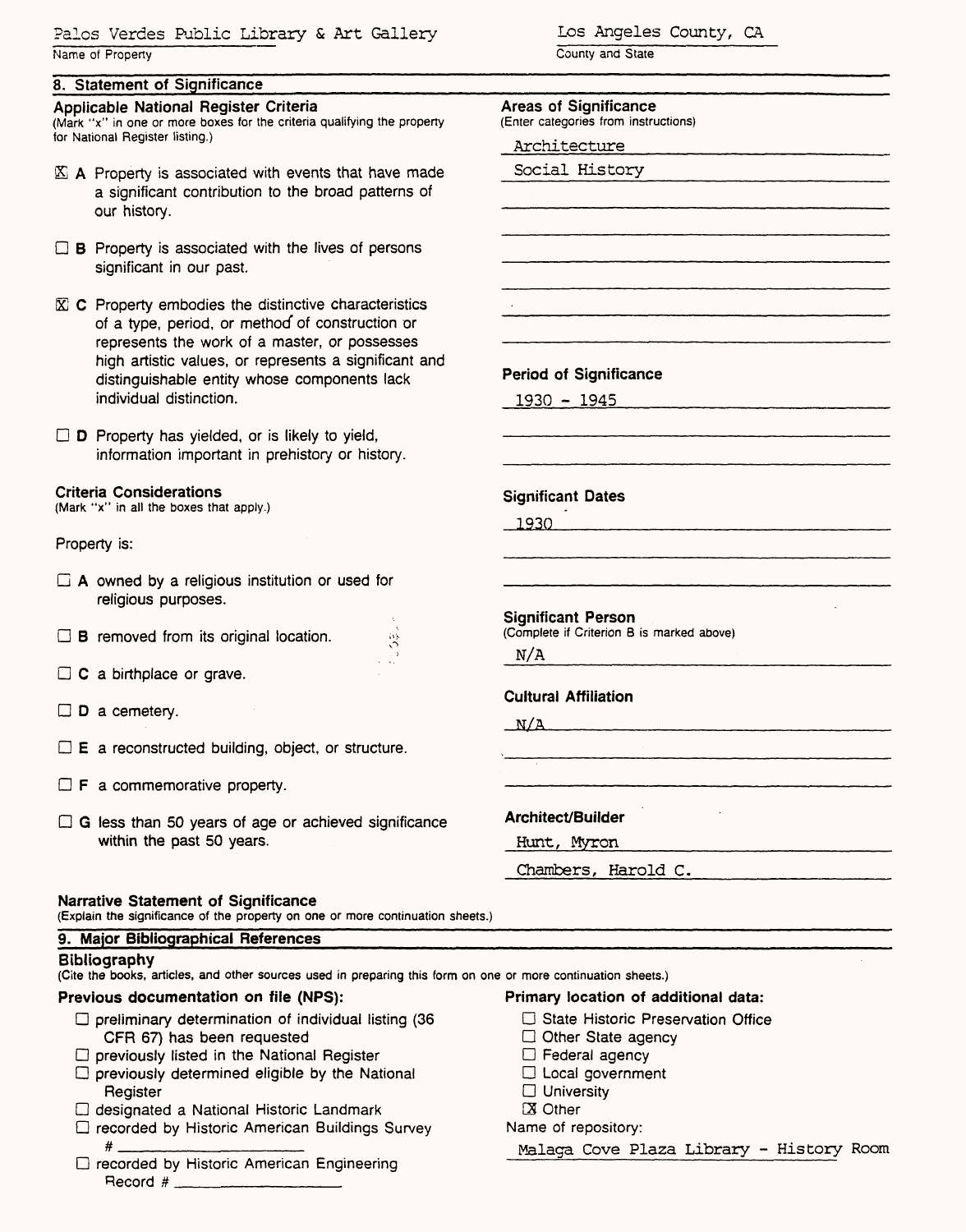| Palos Verdes Public Library & Art Gallery<br>Name of Property                                                                                   | Los Angeles County, CA<br>County and State                                                                                                                                                                 |
|-------------------------------------------------------------------------------------------------------------------------------------------------|------------------------------------------------------------------------------------------------------------------------------------------------------------------------------------------------------------|
| 10. Geographical Data                                                                                                                           |                                                                                                                                                                                                            |
| Acreage of Property .53 Acre                                                                                                                    |                                                                                                                                                                                                            |
| <b>UTM References</b><br>(Place additional UTM references on a continuation sheet.)                                                             |                                                                                                                                                                                                            |
| $3$   7, 1  6, 2, 0  $3$ 7   4 0   0 $\cdot$ 0   0  <br>Easting<br>Zone<br>Northing<br>2.                                                       | 3<br>Northing<br>Easting<br>Zone<br>$\Box$ See continuation sheet                                                                                                                                          |
| <b>Verbal Boundary Description</b><br>(Describe the boundaries of the property on a continuation sheet.)                                        |                                                                                                                                                                                                            |
| <b>Boundary Justification</b><br>(Explain why the boundaries were selected on a continuation sheet.)                                            |                                                                                                                                                                                                            |
| 11. Form Prepared By                                                                                                                            |                                                                                                                                                                                                            |
| Ms. Ann Hinchliffe, Chairman<br>name/title<br>Neighborhood Planning Committee<br>organization Malaga Cove Plaza Library                         | date December 16, 1994 (2nd Draft)                                                                                                                                                                         |
| street & number 3825 Paseo del Campo                                                                                                            | telephone (310) 378-3739                                                                                                                                                                                   |
|                                                                                                                                                 | 90274                                                                                                                                                                                                      |
| Palos Verdes Estates<br>city or town _                                                                                                          | $\begin{array}{c}\n\begin{array}{c}\n\text{State} \\ \hline\n\end{array} \\ \end{array}$ state $\begin{array}{c}\n\text{CA} \\ \hline\n\end{array}$ zip code $\begin{array}{c}\n\text{90274}\n\end{array}$ |
| <b>Additional Documentation</b><br>Submit the following items with the completed form:                                                          |                                                                                                                                                                                                            |
|                                                                                                                                                 |                                                                                                                                                                                                            |
| <b>Continuation Sheets</b>                                                                                                                      |                                                                                                                                                                                                            |
| <b>Maps</b>                                                                                                                                     |                                                                                                                                                                                                            |
| A USGS map (7.5 or 15 minute series) indicating the property's location.                                                                        |                                                                                                                                                                                                            |
| A Sketch map for historic districts and properties having large acreage or numerous resources.                                                  |                                                                                                                                                                                                            |
| Photographs                                                                                                                                     |                                                                                                                                                                                                            |
| Representative black and white photographs of the property.                                                                                     |                                                                                                                                                                                                            |
| <b>Additional items</b><br>(Check with the SHPO or FPO for any additional items)                                                                |                                                                                                                                                                                                            |
| <b>Property Owner</b><br>(Complete this item at the request of SHPO or FPO.)                                                                    |                                                                                                                                                                                                            |
| Palos Verdes Library District/Ms. Linda Elliott, Director<br>name ___                                                                           |                                                                                                                                                                                                            |
| street & number 650 Deep Valley Drive (310) 544-3800                                                                                            |                                                                                                                                                                                                            |
| city or town Rolling Hills Estates state CA and zip code                                                                                        | 90274                                                                                                                                                                                                      |
| Paperwork Reduction Act Statement: This information is being collected for applications to the National Register of Historic Places to nominate | properties for listing or determine eligibility for listing, to list properties, and to amend existing listings. Response to this request is required to obtain                                            |

properties for listing or determine eligibility for listing, to list properties, and to amend existing listings. Response to this request is required to obtain a benefit in accordance with the National Historic Preservation Act, as amended (16 U.S.C. 470 et seq.).

**Estimated Burden Statement:** Public reporting burden for this form is estimated to average 18.1 hours per response including time for reviewing instructions, gathering and maintaining data, and completing and reviewing the form. Direct comments regarding this burden estimate or any aspect of this form to the Chief, Administrative Services Division, National Park Service, P.O. Box 37127, Washington, DC 20013-7127; and the Office of Management and Budget, Paperwork Reductions Projects (1024-0018), Washington, DC 20503.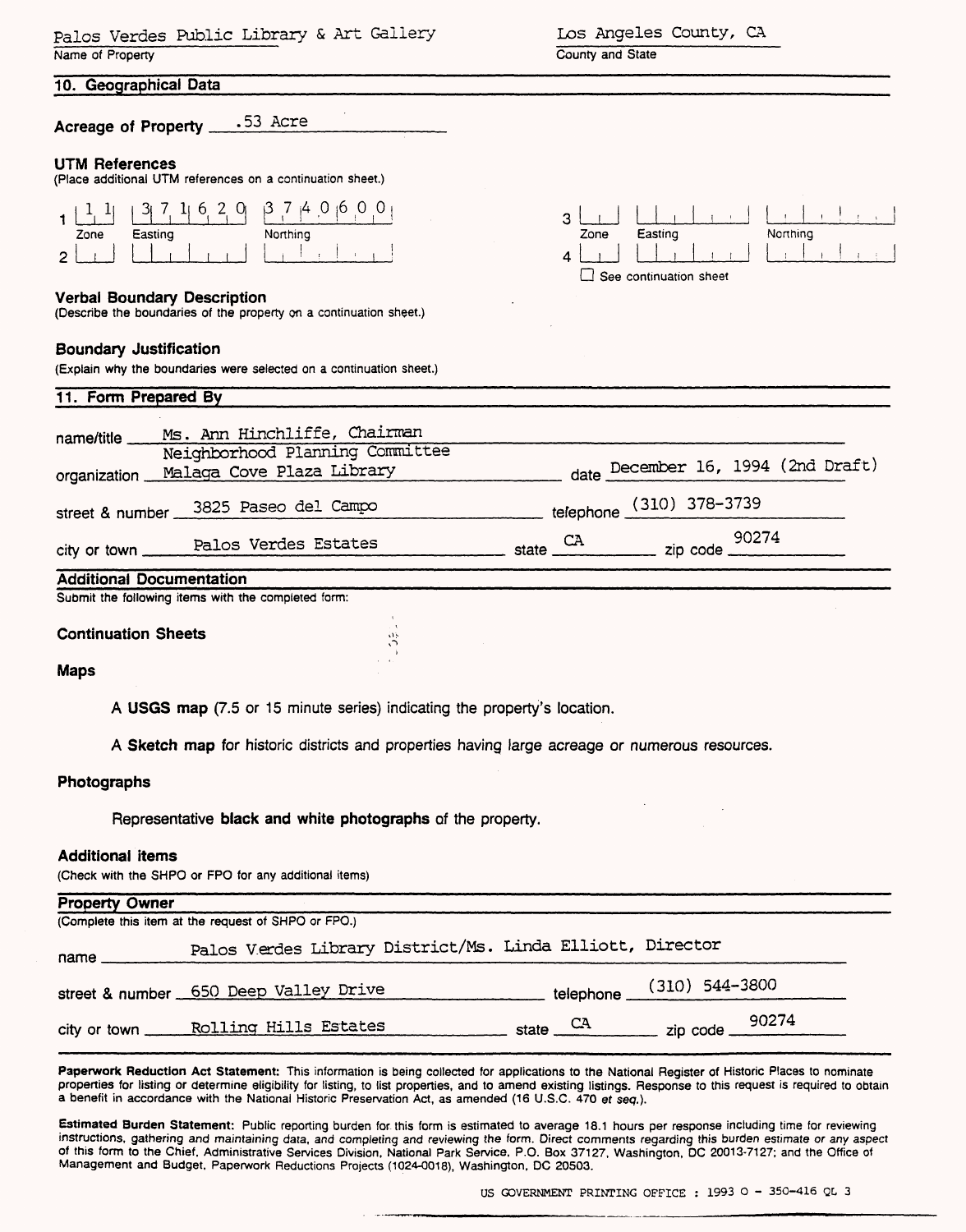# **National Register of Historic Places Continuation Sheet**

Section number <u>7</u> Page <u>1</u>

**Palos Verdes Public Library and Art Gallery Los Angeles County, CA**

#### **Description:**

The Palos Verdes Public Library & Art Gallery is located on the Palos Verdes Peninsula in the coastal city of Palos Verdes Estates,twenty-five miles southwest of downtown Los Angeles. Situated on a narrow but deep, upward sloping lot, the building--which appears from the front street at the base of the hill to have two stories—actually contains five levels totaling 16,550 square feet. The library, designed in 1929 by the prominent architect, Myron Hunt, is a Mediterranean Revival style structure, constructed of hollow-cast, double-walled reinforced concrete covered with white stucco and roofed with red tile. A five-foot-wide balcony with corbels across the front of the building and a segmented-capped tower are two of the library's striking features. The main entrance to the library is on the west side of the building facing a park. The library's original landscaping was designed by the eminent Olmsted Brothers, and a variety of 23 different tree and shrub specimens planted on the library site in 1930, along with the original Palos Verdes stone walls on the north and east sides of the property (counted as one structure), can be seen today. The library was designed for multiple community uses, thus the building's lowest level houses a meeting room/art gallery and kitchen and has a separate entrance on the lower street, Via Campesina. The building and grounds remain virtually unchanged in appearance and usage since opening to the public in 1930. ,The only substantive change, except for a 2324 square foot 'addition made in 1962 at the rear (south side) of the library, is the addition of up-dated lighting fixtures added in 1954.

The library was originally named the Palos Verdes Public Library and Art Gallery and retained this name until 1966. When the Palos Verdes Library District constructed a larger library at the center of the Peninsula, it was renamed the Malaga Cove Plaza Library. Because the building retained its original designation throughout the period of time addressed by this application, 1930-1945, we refer to it by its original name.

Characteristic of the Mediterranean Revival style so popular in Southern California in the 1920's, the Palos Verdes Public Library and Art Gallery is simple in form and detail and is irregular in plan with a large square tower with open loggia, corbeled balcony with wrought iron railing, 20-inch-thick walls, and "S" clay tiled roof. The construction is hollow cast-in-place reinforced concrete, utilizing a technique popularized throughout Southern California by Myron Hunt.' The north facade, (the lower level facing Via Campesina), is four bays wide, the leftmost bay being the entrance to the art gallery and community room, which is set behind a wrought iron gate in a deep vestibule. Native Palos Verdes stone walls line the<br>front boundary and continue along part of the east boundary. Projecting from the front boundary and continue along part of the east boundary. facade above the four bays is a balcony supported by concrete corbels. Wrought iron railings line the edge of the balcony between wooden posts which support the roof as it extends to shelter the balcony. This extension of the second floor space also wraps 30 feet around the east side of the building. The park side (west) elevation is lower in scale, and in viewing the building from this side, it



Baxter Art Gallery, California Institute of Technology, Myron Hunt, 1868-1952. The Search for a Regional Architecture (Santa Monica: Hennessey & Ingalls, 1984), p. 42-44.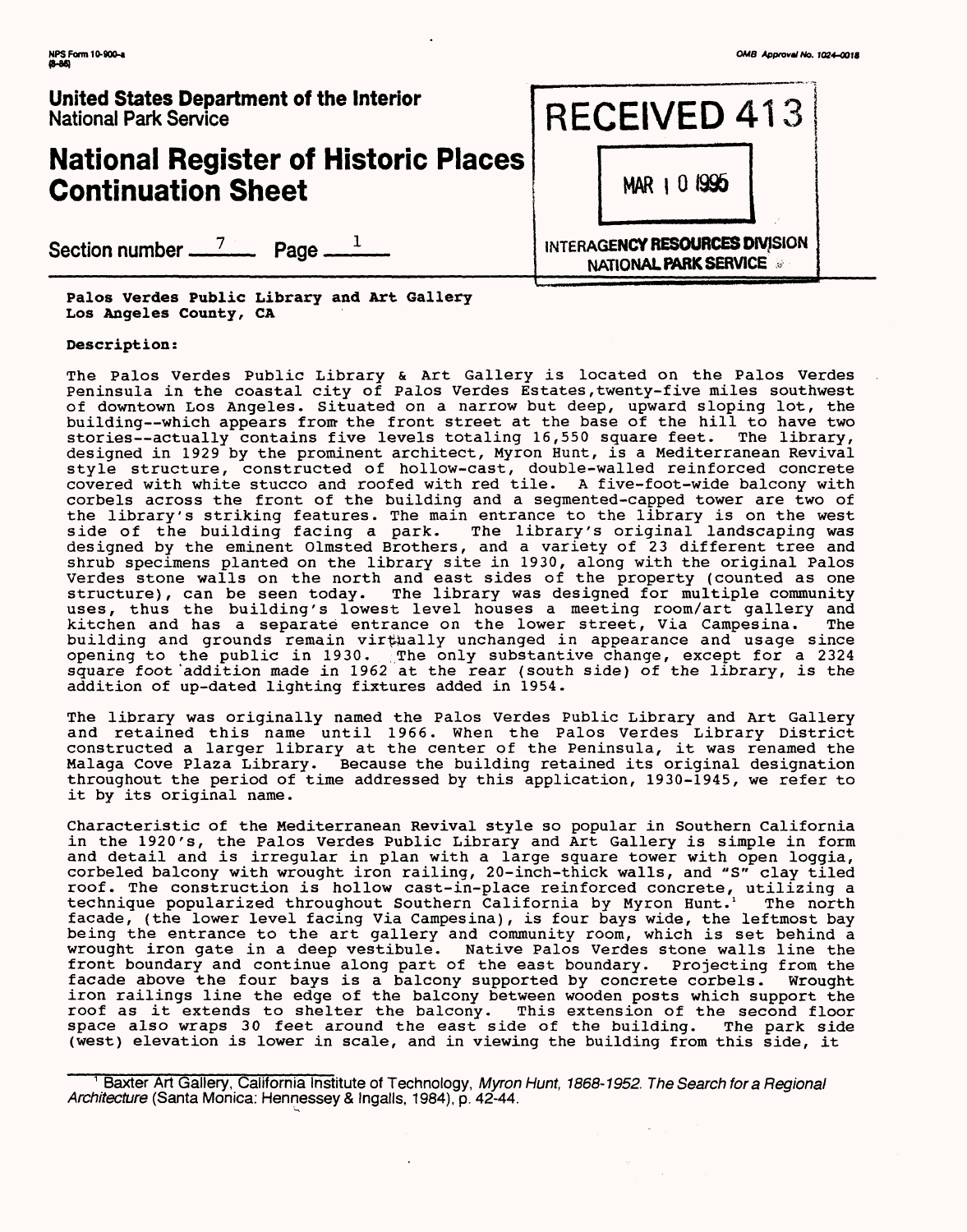# **National Register of Historic Places Continuation Sheet**

Section number <sup>7</sup><sub>2</sub> Page <sup>2</sup><sub>2</sub>

**Palos Verdes Public Library and Art Gallery Los Angeles County, CA**

**Description (continued):**

would appear to be one-storied with a tower. A shallow arcade shelters the west<br>facade which is six bays across. The roof line extends downward to shelter The roof line extends downward to shelter the library entrance vestibule, which is also set to the left side as you face the building from the park. The piers of the arcade are repeated in the loggia of the tower but on a reduced scale. Topping the tower is a shallow-peaked cap that rises slightly above the roof line of the loggia. Along the east elevation and on the upper part of the hillside slope is a small courtyard paved in local stone, which was created when the 1962 addition was built, and is enclosed by the library on three sides. Viewed from Via Finale, the highest elevation and south side, the library is largely obscured by shrubbery; what one sees of the building is the addition which has the same low scale as the park side facade and features similar exterior building materials.

The floor plan was designed to provide Palos Verdes, the first and only established community on the Peninsula in 1930, a library and social center. On the Via Campesina level is a 110-person capacity meeting room and art gallery with adjoining kitchen. The next level up houses restrooms and a projection room for the meeting room below. The third and largest level is for the library collection and the local history room housed in the rear addition; continuing upward is the mezzanine level which serves as storage and stack space for the library collection. The uppermost level is a tower room surrounded by an open loggia with views overlooking the adjoining park, the Palos Verdes community and the Pacific Ocean. All floors are connected by a broad central staircase.

The interior of the library reinforces the Mediterranean Revival architectural style of the building. Large, deeply recessed windows provide natural light to the gallery and library levels. High, open-beam ceilings define the main reading rooms. There is a fireplace paneled in pine in what is now the childrens' section. Furnishings of hand carved walnut are original to the building and are replicas of antique Italian Renaissance tables, chairs and couches, brought to the Peninsula home of Mr. and Mrs. Frank A. Vanderlip 1910-1920 and copied by local artisan, Meredith Watts. 4 It was Mr. Vanderlip, then President of National City Bank in New York, who purchased 16,000 acres of land, sight unseen, on the Palos Verdes Peninsula and then called upon the most respected professionals of his day —city planner Charles Cheney, landscape architects Frederick Law olmsted and John C Olmsted, and architect Myron Hunt -- to help him plan and develop an ideal suburban environment in Southern California.

The Palos Verdes Public Library and Art Gallery has stood the test of time well. The building and grounds are still beautiful, even though library district budget constraints have necessitated some deferred maintenance. Although there are indications of needed repairs and some minor changes have been made to the interior decor, these do not alter the historic appearance or character of this Myron Hunt building.

2 Delane Morgan, *The Palos Verdes Story.* (Palos Verdes Estates: Review Publications, Inc., 1963) p. 79.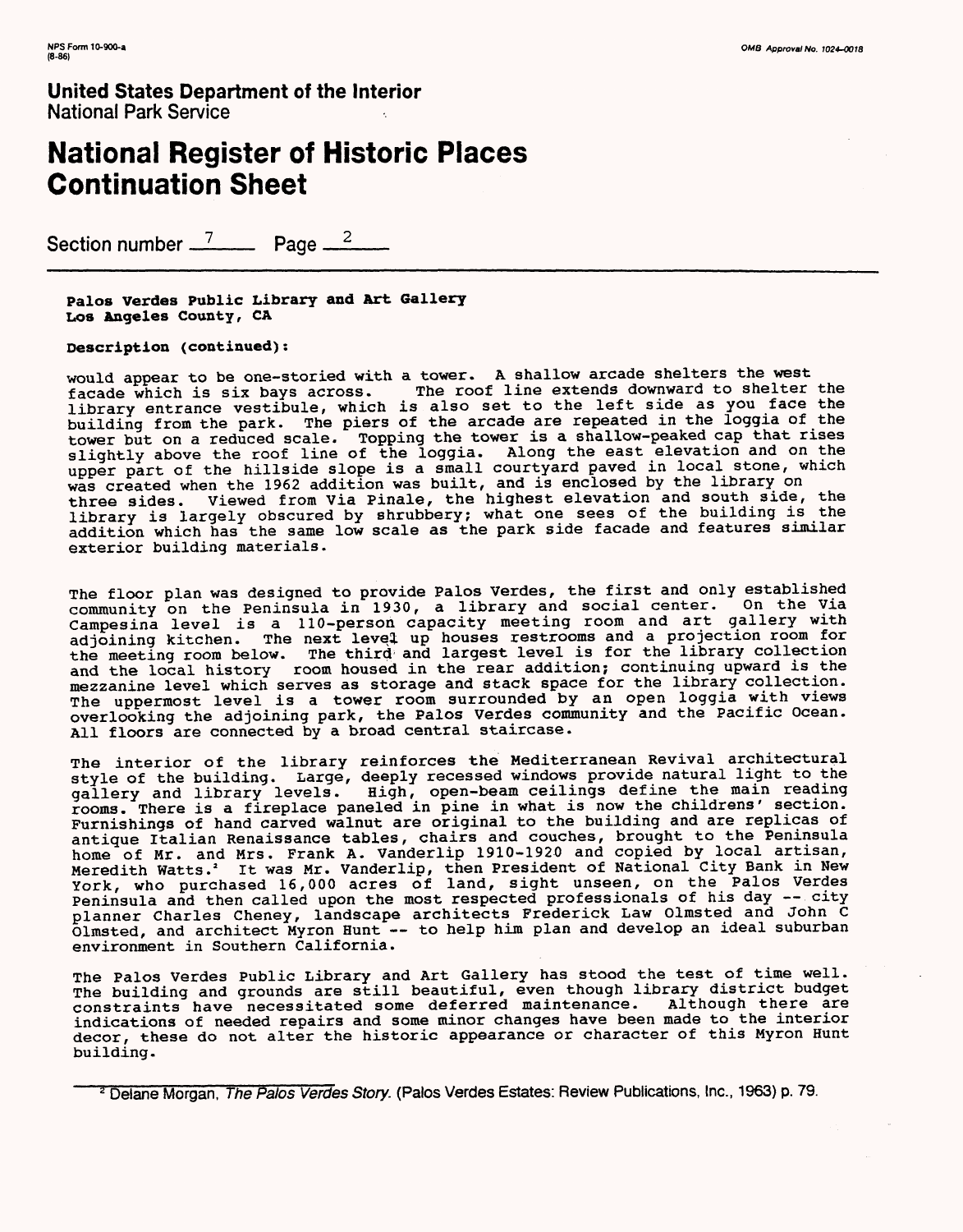## **National Register of Historic Places Continuation Sheet**

Section number <u><sup>8</sup></u> Page <sup>3</sup>

**Palos Verdes Public Library and Art Gallery**  Los Angeles County, CA

**Statement of Significance:**

The Palos Verdes Public Library and Art Gallery is historically significant to the city of Palos Verdes Estates under National Register Criteria A because this building was the nucleus of social life in a small community during the years 1930- 1945 when the area was being developed. In addition, as a prime example of the eclectic2 design of a prominent and innovative architect, Myron Hunt, the Palos Verdes Public Library and Art Gallery is architecturally significant to the Palos Verdes community under National Register Criteria C. Designed in the Verdes community under National Register Criteria C. Designed in the<br>Mediterranean Revival style and built in 1929-30, the building exemplifies the ideals set by the new city's Art Jury, established in 1922 with Myron Hunt as its chair to monitor both quality of construction and exterior architectural design of all commercial and residential building. It should be noted that 1945 is an arbitrary date, chosen for the purpose of this application; in fact, the Palos Verdes Public Library and Art Gallery, although now a branch of a larger library district serving four cities, continues to provide today the same types of services for which it was designed in 1930.

The library was an important building from its beginning. Southwest Builder and Contractor, in an article dated \$eptember 19, 1930, commented, "A notable feature is the absence of stereotyped library ideas in the design. This is due in part, perhaps, to the fact that it is something more than a library building, being planned for other community uses." 3 Indeed the art gallery and meeting room, with its projection facilities and adjoining kitchen have been used continuously through the years for community functions. Examples of use from the period of significance include Art Jury dinners, piano recitals, lectures, and art exhibits. The building was also the regular meeting place for the Palos Verdes Woman's Club and used extensively by the Palos Verdes Community Arts Association, the two primary social, service and cultural organizations of the community. The pragmatic--or practical-spatial arrangement by Hunt has allowed the library to become an integral part of community life at Malaga Cove, which was the Peninsula's population center in 1930 and remains a small commercial center in one of the most beautiful coastal communities in California.

Although Malaga Cove School and La Venta Inn were available for community functions in 1930, the library, because of its accessibility during both days and evenings, diverse rooms available for meetings and classes, and its ambiance, was the most popular. The Woman's Club, founded in 1926, met monthly at the library to plan their civic projects, which included volunteer work at the library, and social events. According to the Palos Verdes Bulletin, the tower room was used for classes in wood carving, conducted by Meredith Watts, the artisan who copied Frank Vanderlip's furniture for the library.' In a 1931 article entitled "The Art Jury Dinner", it is reported that 130 residents and their guests celebrated the eighth

<sup>2</sup>In the Abstract for her thesis, "The Eclectic Architecture of Myron Hunt", Therese Hanafin describes the eclectic architect's concern for functionalism, materials, and orientation to site and classified Hunt as such because of his flexibility, attention to detail, and concern for his clients' demands.

3 "Library Building at Palos Verdes is Distinctive California Type," *Southwest Builder & Contractor* (Sept. 19, 1930):pp.30-31.

*4 Palos Verdes Bulletin,* December, 1932, p. 2.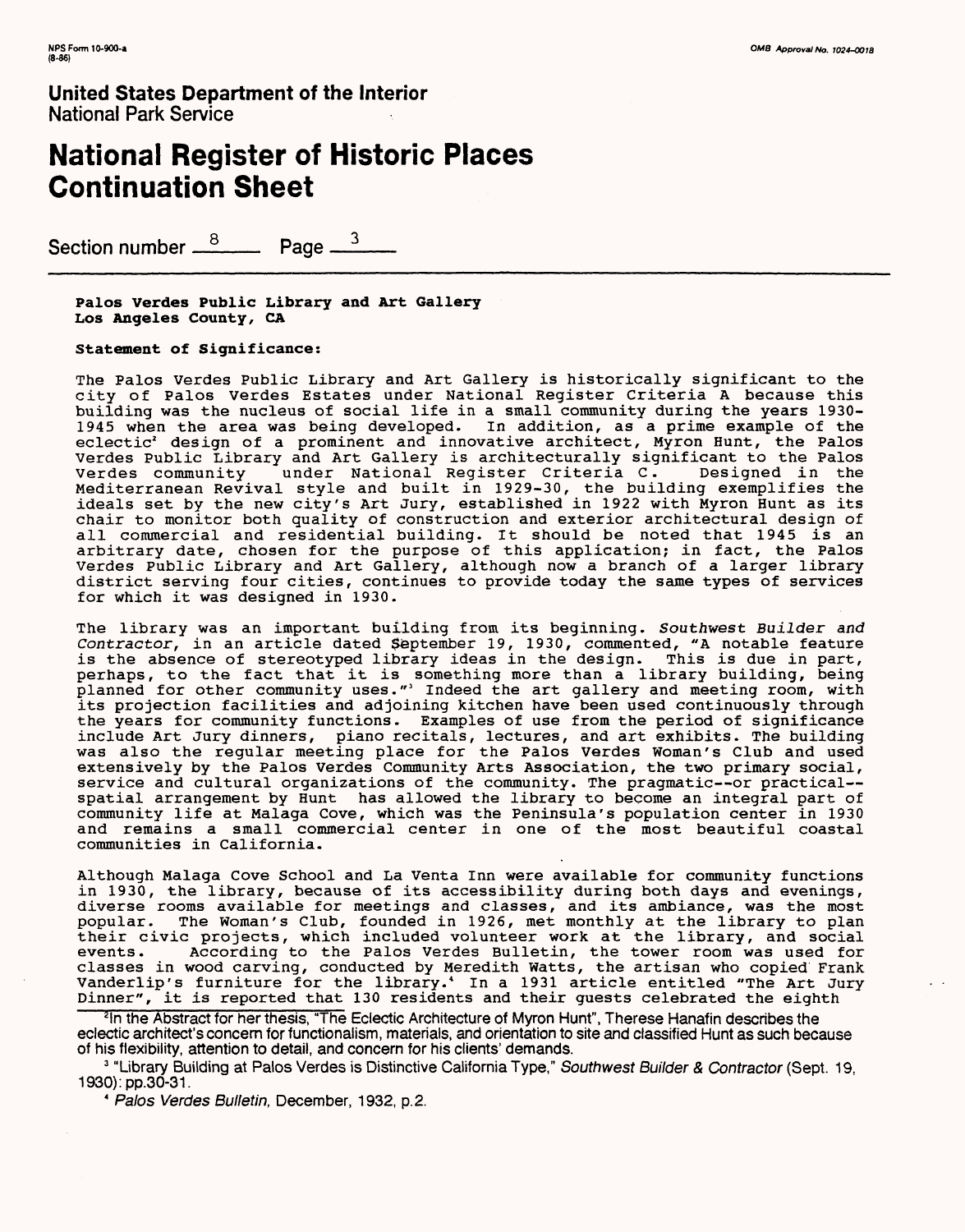# **National Register of Historic Places Continuation Sheet**

Section number <u><sup>8</sup></u> Page <sup>4</sup>

**Palos Verdes Public Library and Art Gallery Los Angeles County, CA**

**Statement of Significance (continued):**

annual meeting of the Palos Verdes Art Jury at the library.

Dinner was served in the Art Gallery, where the paintings of Ralph Holmes were on exhibit. Their high quality and interest was complimented by the chairman, Myron Hunt, in introducing Mr. Holmes, who told of his interesting experience in talking to the Palos Verdes school children when they visited the exhibit in a body. . .Mr. Vanderlip, in speaking on "Architecture appropriate to the Community" said that recovery from the present business depression might be expected first in the building industry. He thought that prices would have to come down and new methods of construction be found that would make homes much cheaper.

Other distinguished guests present included Hamlin Garland, American author, Gilbert Chesterton, English author, and Alson Clark, painter.'

The Art Gallery was an important cultural resource during this period. Exhibitions changed about every one or two months and ranged from marine painting and model ships to Etruscan pottery and etchings. Both community and nationally well-known artists were encouraged to participate. Paintings were hung throughout the library as well. In addition, the Art Jury sponsored an Annual Purchase Prize Exhibit of paintings by California artists. The winning painting was purchased by the Art Jury for community display.

Myron Hunt's design for the Palos Verdes Public Library and Art Gallery was immediately recognized as an architectural landmark. In the same article quoted earlier, Southwest Builder and Contractor went on to say the structure was both "individualistic and harmonizing with the whole city scheme." This should come as no surprise since it was Myron Hunt, former president of the Southern California Chapter of the American Institute of Architects and recognized as "a pioneer of a style of architecture based on Mediterranean and Spanish influences"' who was chosen as chair for the new Art Jury and established the Mediterranean style as the design idiom for the Palos Verdes Project which, as originally conceived, encompassed 16,000 acres. Hunt's legacy in Palos Verdes Estates lives on in the design ordinances he established for the city.

According to Art Jury records, "Mr. Hunt proposed that as people came from all over the world to Southern California, recognizing its climate, they should expect to find an individual type of architecture here which recognized this climate. He proposed in more definite form than at the previous meeting that there should be one generally dominant type of architecture for the whole (Palos Verdes) Project . ."' This type of architecture was known as Mediterranean Revival, although Hunt tried to promote the style as "Californian: that distinctive style which for several decades has been successfully growing up in this State, deriving its chief

*5 Palos Verdes Bulletin,* March, 1931, p. 10.

<sup>8</sup>*Pasadena Star News,* November 13, 1984, p. 3.

7 *Minutes,* Palos Verdes Art Jury, December 4, 1922.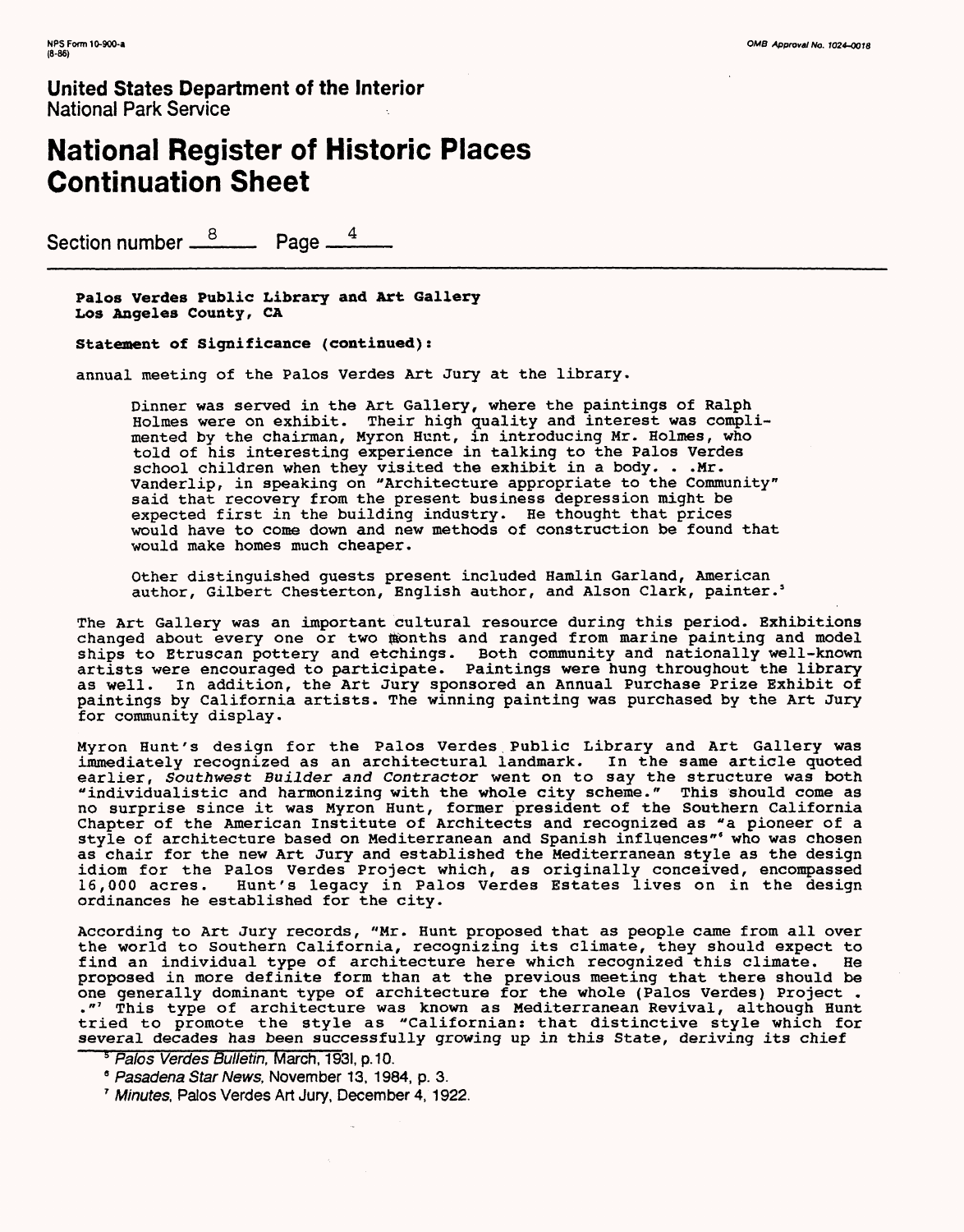# **National Register of Historic Places Continuation Sheet**

Section number  $\stackrel{8}{\rule{10pt}{0.5pt}}$  Page  $\stackrel{5}{\rule{10pt}{0.5pt}}$ 

**Palos Verdes Public Library and Art Gallery Los Angeles County, CA**

**Statement of Significance (continued):**

inspiration directly or indirectly from Latin types which developed under similar climatic conditions along the Mediterranean."8 Characteristics of this style include color in light tones, materials such as plaster, adobe, stucco, or concrete, with roofs which should be low pitched, usually of tile laid random.' When the preliminary plans for the library were approved by his professional colleagues, the minutes state that "Architect Myron Hunt was given felicitations of the Jury on the very lovely tower and simple design."<sup>10</sup>

Although Myron Hunt established the image for Palos Verdes Estates and served as chairman of the Art Jury for its first seventeen years, he designed only one other structure in the city, the cliffside home of esteemed landscape architect, Frederick Law Olmsted, Jr., who was another important influence in the development of the city. Unlike the Palos Verdes Public Library, this home has been dramatically altered over the years. Indeed, throughout Southern California, Hunt's designs are increasingly at risk. For example, the Huntington Hotel in Pasadena, completed by Hunt in 1913, has been extensively remodeled. The Huntington Hotel was the prototype for the Ambassador Hotel in Los Angeles, built by Hunt in 1919, which is currently facing ppssible demolition. Hunt also designed the entire campus of Occidental College; however modernist intrusions have disrupted the architectural unity of the c.1912-1940 project. All of these buildings are designed in Hunt's eclectic Mediterranean style, but only the Palos Verdes Public Library is still true to Hunt's original vision. Fortunately, its future is very secure as this library is very dear to the community which is planning to restore the building to its former 1930 splendor.

David Gebhard, author and professor of Architectural History at the University of California at Santa Barbara, in his letter accompanying this application, states that the library "in its sensitive play between the Hispanic image and modern needs, and in its splendid siting, is without question one of Hunt's most successful buildings."<sup>11</sup> Although the Palos Verdes Project was a primary interest through its formative years, Myron Hunt was prolific in designing large architectural projects in other parts of Southern California during the same time period. As magnate Henry Huntington's architect, he designed four family homes, the library, finished a partially constructed hotel, and built Pasadena's major hospital. Three major educational institutions, Pomona College, Occidental College and California Institute of Technology, feature buildings by Hunt. Although he did work in the bungalow style, his most popular was in "Mediterranean"; Myron Hunt's buildings throughout Southern California are the epitome of what was popularly viewed as "California architecture".

During Hunt's professional tenure in California 1904 - 1947, he was associated with two partners. The first, Elmer Grey, who became a partner in 1904, had had

- <sup>8</sup> Minutes, Palos Verdes Art Jury, September 14, 1928.
- 9 Ibid.

<sup>10</sup>*Minutes,* Palos Verdes Art Jury, April 10,1929.

11 David Gebhard, letter to State Historic Resources Commission, November 10, 1994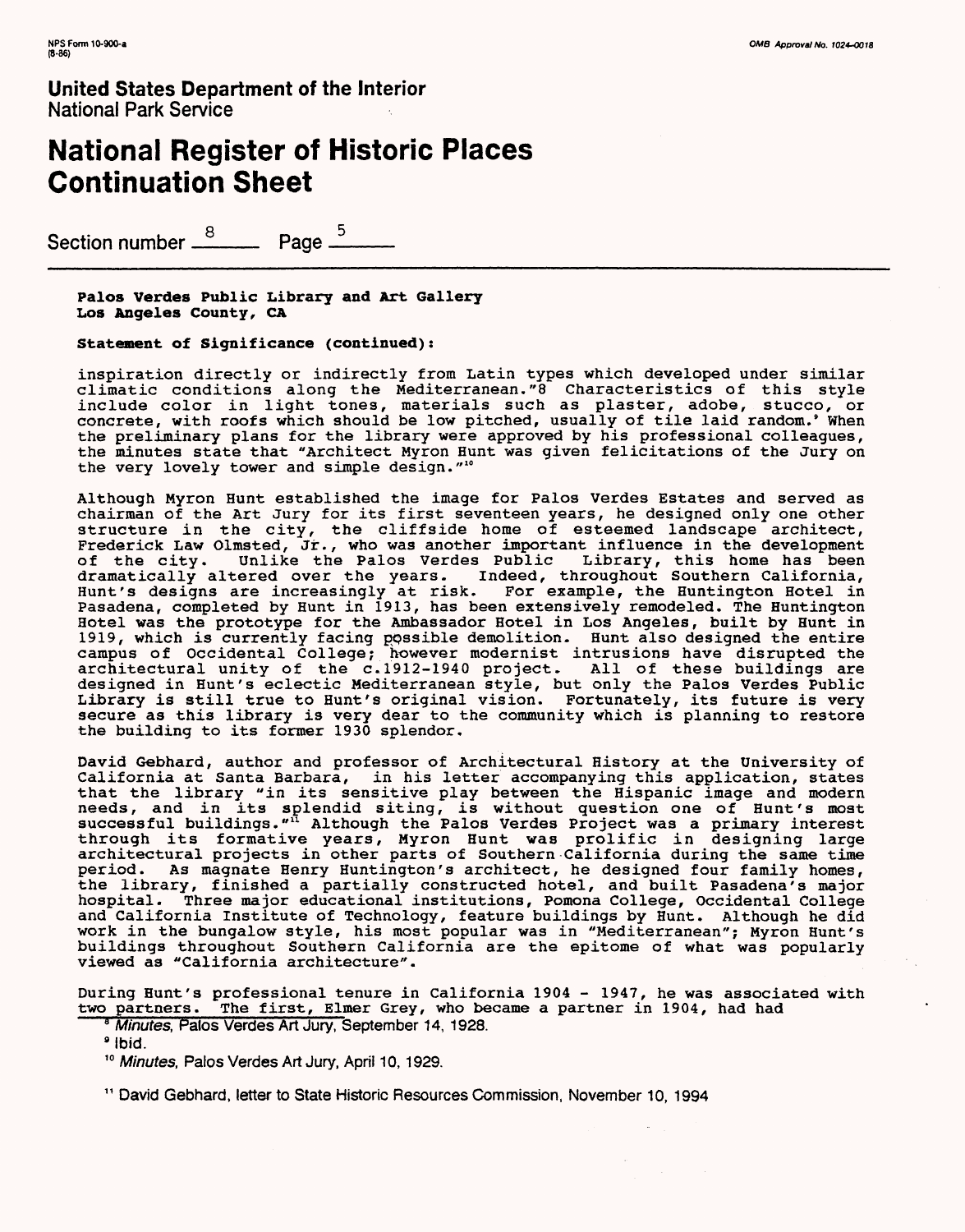# **National Register of Historic Places Continuation Sheet**

Section number <sup>8</sup> Page <sup>6</sup>

**Palos Verdes Public Library and Art Gallery Los Angeles County,** CA

**Statement of Significance (continued):**

draftsman training but no formal education in architecture and was of frail health, all of which suggests that his contributions to the firm were limited; he resigned because of poor health in 1910. Although Hunt worked alone for ten years, large post-war (WWI) commissions forced him to take on another partner, and he chose someone who had worked in his firm since 1906, Harold C. Chambers, who became first a junior partner in 1920, played an increasingly important role in the firm until 1947, when Hunt officially retired but continued to work in the office as a consultant until illness forced him to remain at home. Chambers carried on a commercial and institutional practice for 20 years longer. It should be noted that although "Hunt and Chambers" was the architectural firm for such successful projects as the Henry E. Huntington Library in San Marino, the Ambassador Hotel and Occidental College in Los Angeles, the Public Library (listed in the National Register of Historic Places) and the Rose Bowl in Pasadena, as well as the Palos Verdes Public Library, Hunt's creative leadership is well documented, and these structures, indeed virtually all 400 projects of his career, are popularly credited to him alone.

Our research show this to be the asse for the Palos Verdes Library. Although the plans are signed "Myron Hunt and Harold C. Chambers", an article of The Bulletin, published by the Palos Verdes Homes Association, clearly implies that Myron Hunt was the managing architect from the firm in charge of the project as well as illustrates the multiple purposes intended for the building:

Rapid progress is being made in the carrying through of the new Public Library Building for Palos Verdes Library District following the decision of the California Court of Appeals the last week in March validating the \$90,000 bond issue voted last summer. On March 31 the trustees, with architect Myron Hunt, Frederick Law Olmsted, landscape architect, and Jay Lawyer, general manager of Palos Verdes Project, carefully examined the site . . . Mr. Hunt's plans provide for a commodious reading room flanking the park . .an outdoor reading room or patio on the east . .another room of ample size opening onto Via Campesina for committee meetings, lectures and temporary exhibits, .space for storage of chairs . .a vault for pictures, .a mezzanine and tower . .small kitchen . ..""

The Palos Verdes Public Library and Art Gallery is an established architectural feature in Palos Verdes Estates in that the building is located at the head of a primary intersection of streets, adjacent to a community park and its architectural elements encompassing the Mediterranean Revival style — soaring white walls, wide corbeled balcony, square tower, red-tiled roof -- make it a prominent and identifying feature in a city that treasures its Mediterranean architectural heritage. Equally important to the residents of this picturesque city is their recognition of the role played by this building in the social history of Palos Verdes Estates, 1930-1945.

<sup>12 &</sup>quot;Library Building Progressing", *The Bulletin,* May, 1929.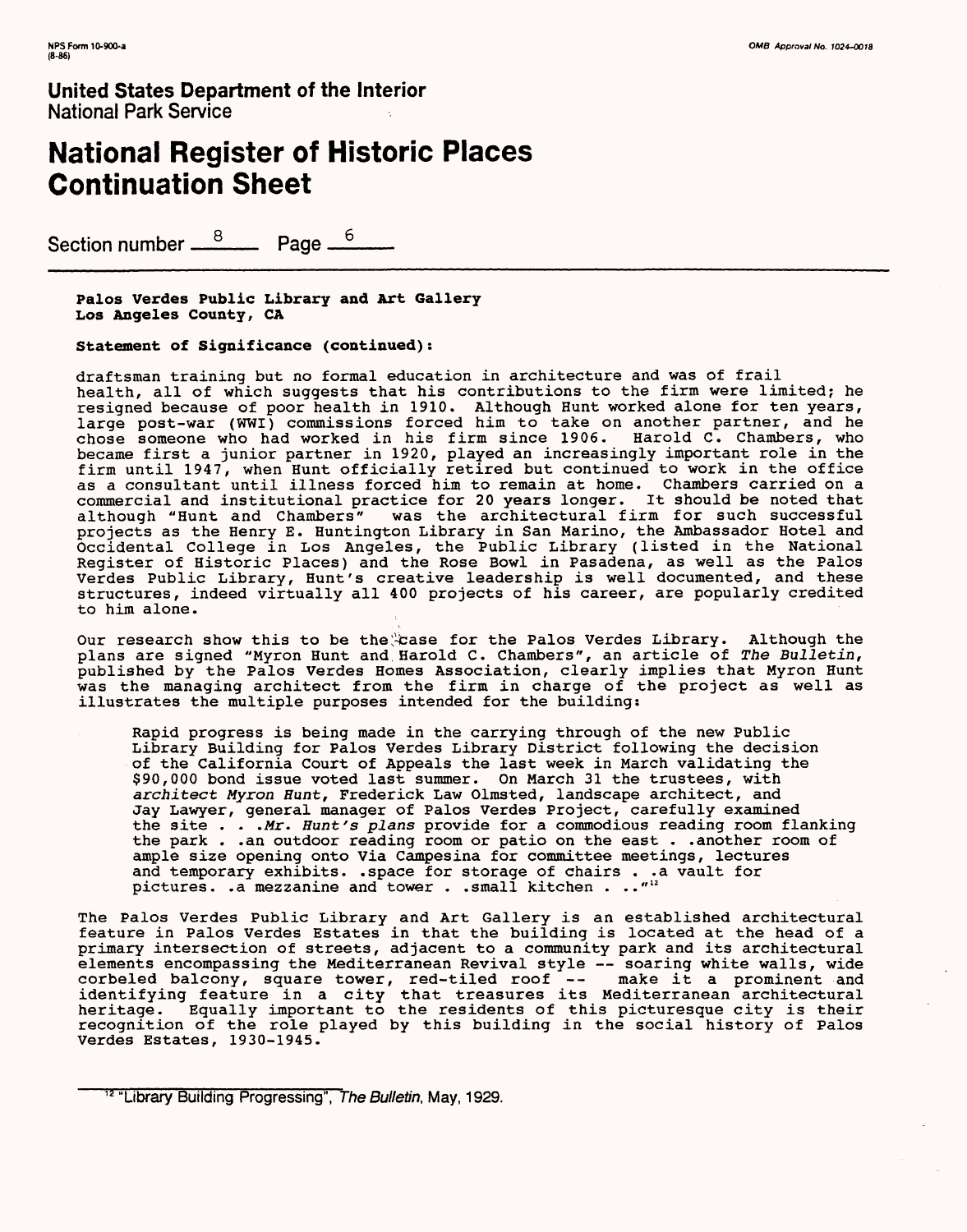### **National Register of Historic Places Continuation Sheet**

Section number <u><sup>9</sup></u> Page <sup>7</sup>

**Palos Verdes Public Library and Art Gallery Los Angeles County, CA**

#### **BIBLIOGRAPHY**

Allison, David C., "Work of Myron Hunt FAIA", Architect & Engineer 53, Apr.,1918, p.38.

Baxter Art Gallery, California Institute of Technology. Myron Hunt 1868-1952, The Search for a Regional Architecture. Santa Monica; Hennessey & Ingalls,1984.

Cheney, Charles H. "The Work of Myron Hunt, Architect". American Magazine of Art 15, 1924, pp. 292-296.

Fink, Augusta. Time and the Terraced Land. Berkeley: Howell-North, 1966.

Gebhard, David. "The Spanish Colonial Revival in Southern California (1895- 1930)". Journal of the Society of Architectural Historians 26, May, 1967, pp. 131- 147.

Gebhard, David and Winter, Robert., Architecture in Los Angeles, A Compleat Guide, Salt Lake City: Peregrine Smith, 1985.

Gleye, Paul. Architecture of Los Angeles, Los Angeles: Rosebud Books, 1981.

Hanafin, Therese T. "The Eclectic Architecture of Myron Hunt" A thesis presented to the faculty of San Diego State College, September 22, 1969.

Hunt, Myron."The Art Jury of Palos Verdes Estates".California Southland 6, May, 1924, p.13.

Hunt, Myron. "Palos Verdes — Where Bad Architecture Is Eliminated." Pacific Coast Architect 31, April, 1927, pp.9-20.

"Library Building at Palos Verdes is Distinctive California Type". Southwest Builder and Contractor, September 19, 1930.pp.30-31.

Morgan, Delane. The Palos Verdes Story. Palos Verdes Estates: Review Publications Inc, 1963.

Palos Verdes Homes Association. Meeting Minutes of the Palos Verdes Art Jury.

Palos Verdes Homes Association. Palos Verdes Bulletin.

Vanderlip, Frank. From Farm Boy To Financier. New York: Appleton-Century Co., 1935.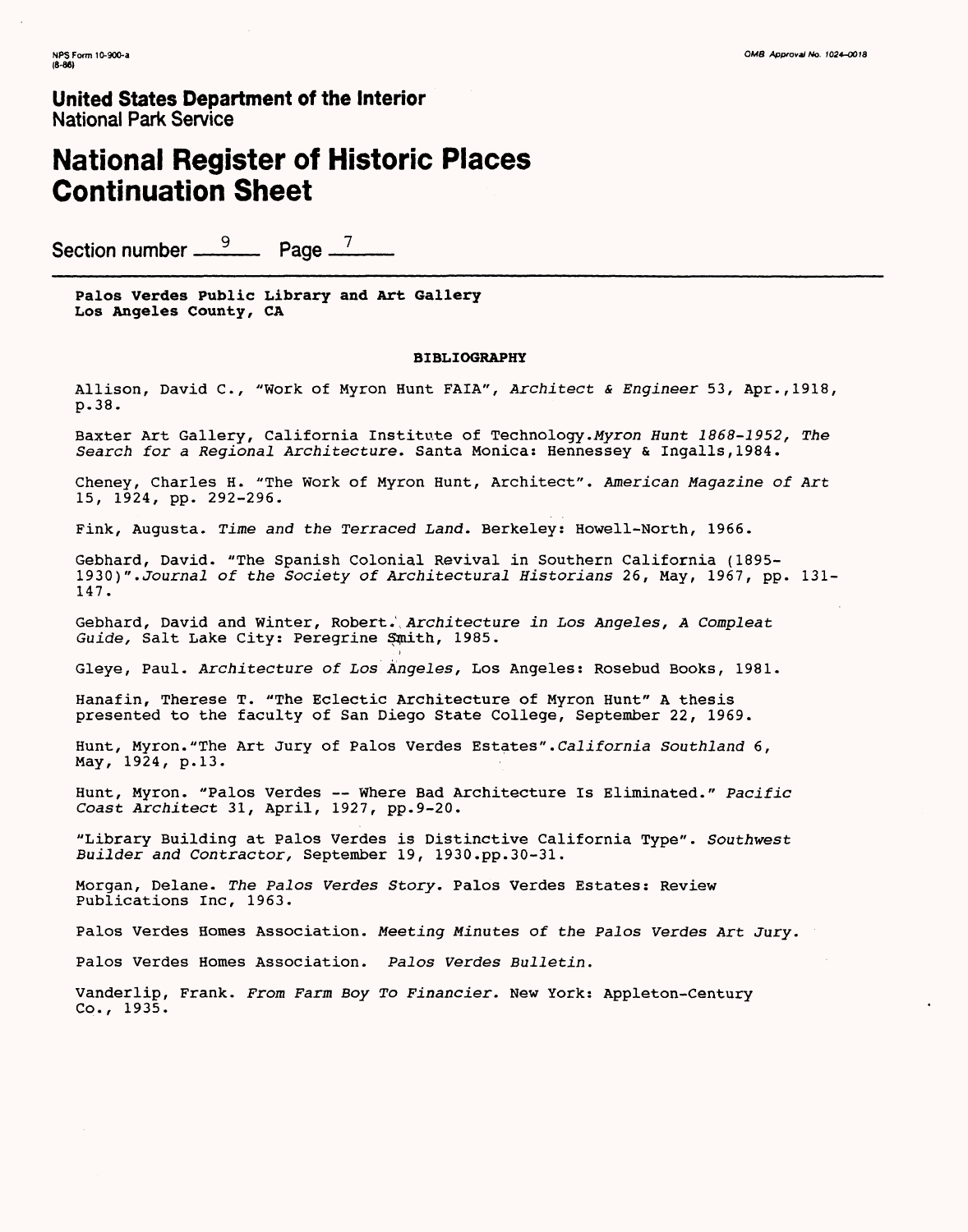# **National Register of Historic Places Continuation Sheet**

Section number  $10, A.D.$  Page  $8$ 

Palos Verdes Public Library & Art Gallery Los Angeles County, CA

#### VERBAL BOUNDARY DESCRIPTION

Lot 23, Block 1621, Tract 6885, as per map recorded in Book 78, pages 49-52 inclusive, of maps, records of said Los Angeles County, State of California.

#### BOUNDARY JUSTIFICATION

The boundaries of Lot 23 include the original library building, trees and shrubs, and a four foot high wall of Palos Verdes stone along the 115 foot front on Via Campesina and continuing another 60 feet of the 239 foot eastern boundary, all having historicalllv: been a part of the Palos Verdes Public Library and Art Gallery and contributing to its historical integrity. Adjacent Lot S, a park, and Lot 12, a parking lot, are owned by the library district as separate parcels and have been excluded. The boundaries of Lot 23 have remained unchanged since the library was built in 1930.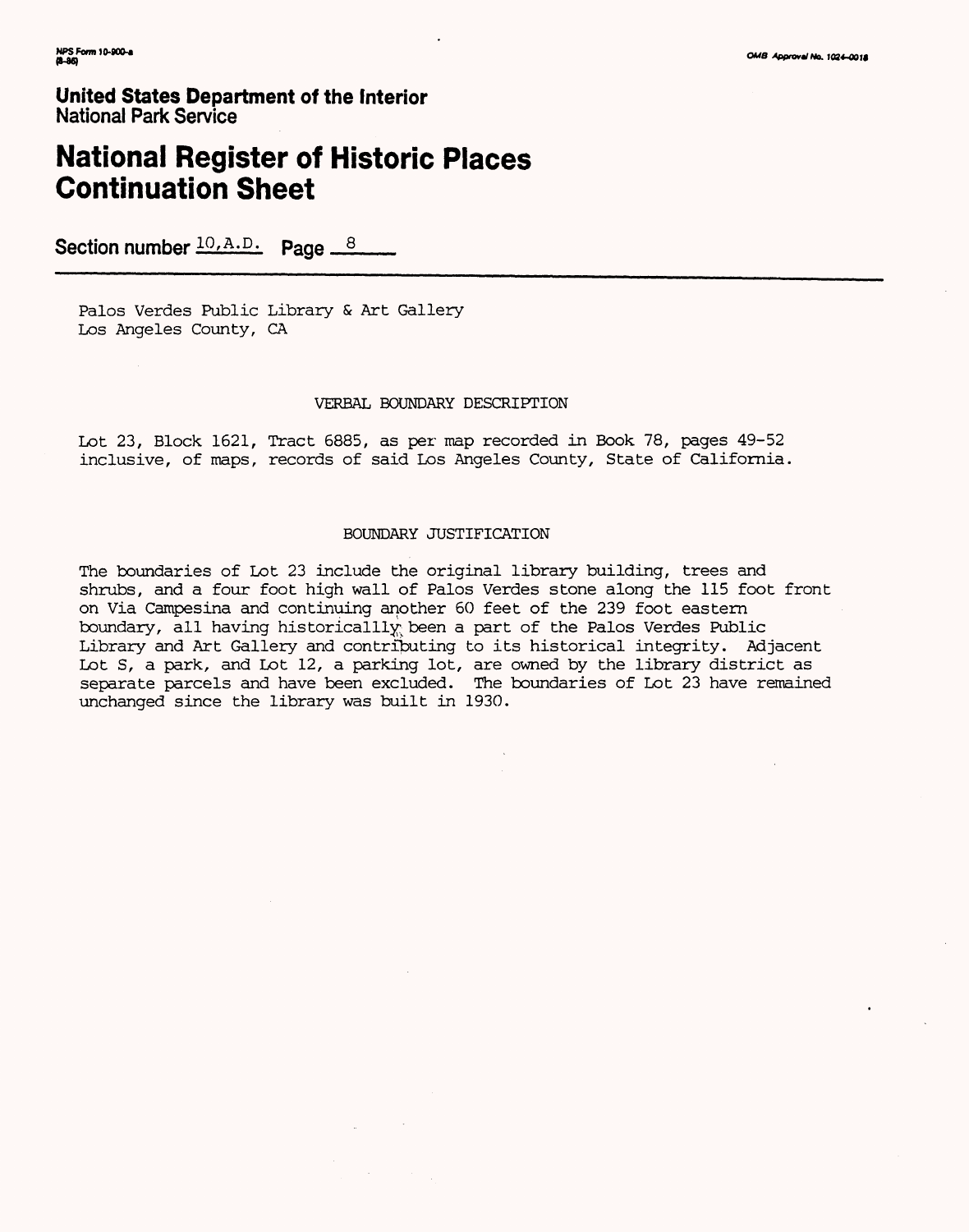## **National Register of Historic Places Continuation Sheet**

Section number  $A.D.$  Page  $\frac{9}{2}$ 

Palos Verdes Public Library & Art Gallery Los Angeles County, CA

### PHOTOGRAPHS

Photographs #2, 3, 4, 5, 6, 8, 9, 10: Palos Verdes Public Library & Art Gallery Palos Verdes Estates, Los Angeles County, CA Negatives are filed in the History Room of said library. Art Evans, photographer, Redondo Beach, CA Date of photographs: December 8, 1994.

1. Looking south; front facade as viewed from Via Campesina. Photo reproduced from the Palos Verdes Bulletin, July, 1931.

j

- 2. Looking south; front facade as viewed from Via Campesina.
- 3. Looking east; main entrance as viewed from park.
- 4. Looking west; as viewed from parking lot.
- 5. Looking north; as viewed from Via Pinale (1962 addition visible through shrubs).
- 6. Balcony with corbels and wrought iron railing; looking southeast.
- 7. Looking north; main library interior, showing original furniture. Photographer: Padilla Studios, Los Angeles, 1930.
- 8. Looking north; main library interior, showing original furniture.
- 9. Looking south; showing children's reading area.
- 10. Looking west (towards park); adult reading area.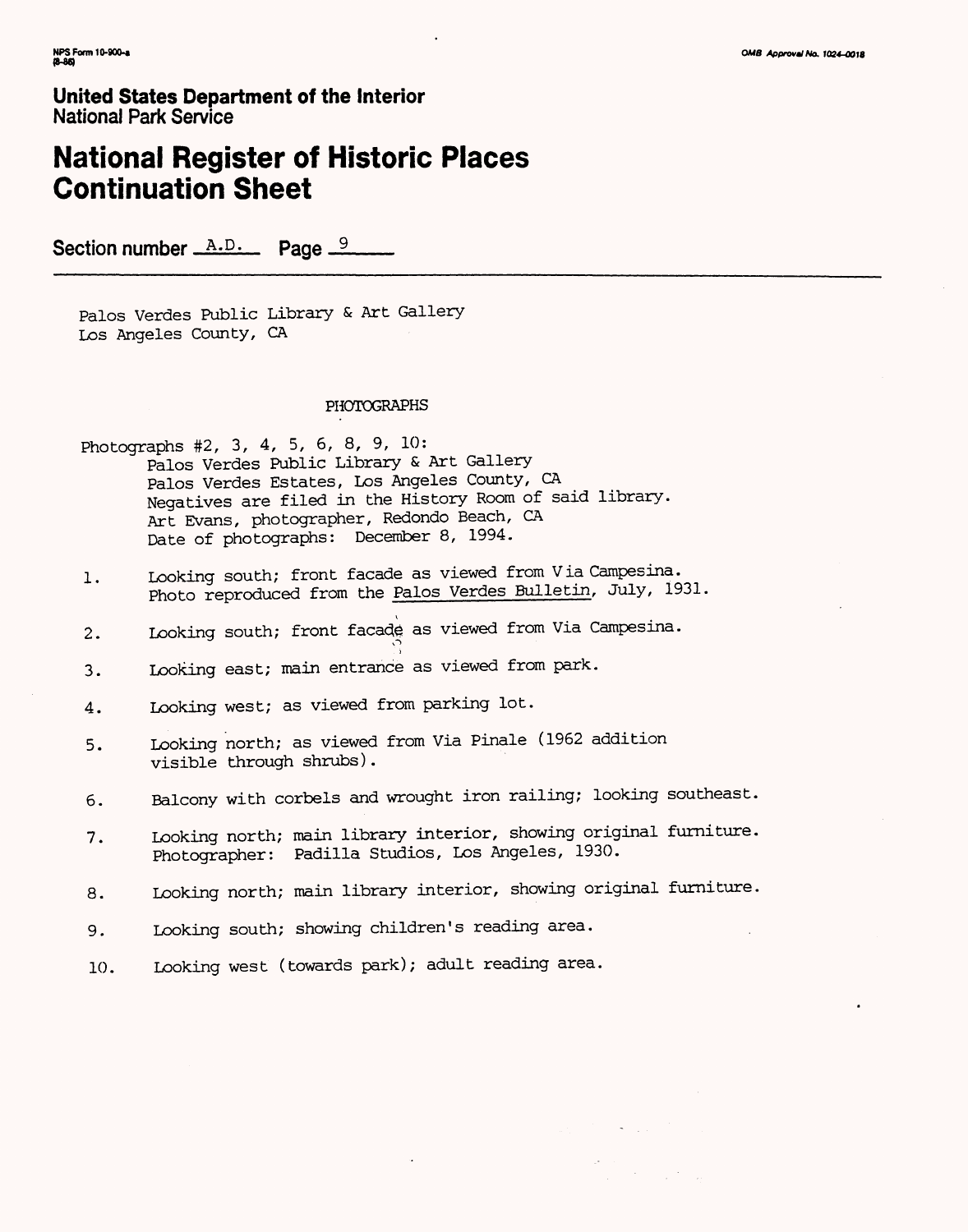# **National Register of Historic Places Continuation Sheet**

Section number  $A.D.$  Page 10

**Palos Verdes Public Library & Art Gallery**  Los Angeles County, CA

**RESOURCE PERSONS**

#### Plans

Edward Carson Beall & Associates Edward C. Beall, AIA Miles Pritzkat, AIA

#### Landscaping

Jack Bauman Owner, Palos Verdes Begonia Farm

#### Photography

| Arthur Evans, PhD       |  |  | AV. |  |
|-------------------------|--|--|-----|--|
| Photographer and Author |  |  |     |  |

#### Technical Assistance

Robert Avila, Los Angeles Conservancy, Los Angeles, CA

#### Residents' Historical Preservation Committee

Ann Hinchliffe, Chair Ginny Dixon Janet Fargo Alice LaMar Virginia Twohy